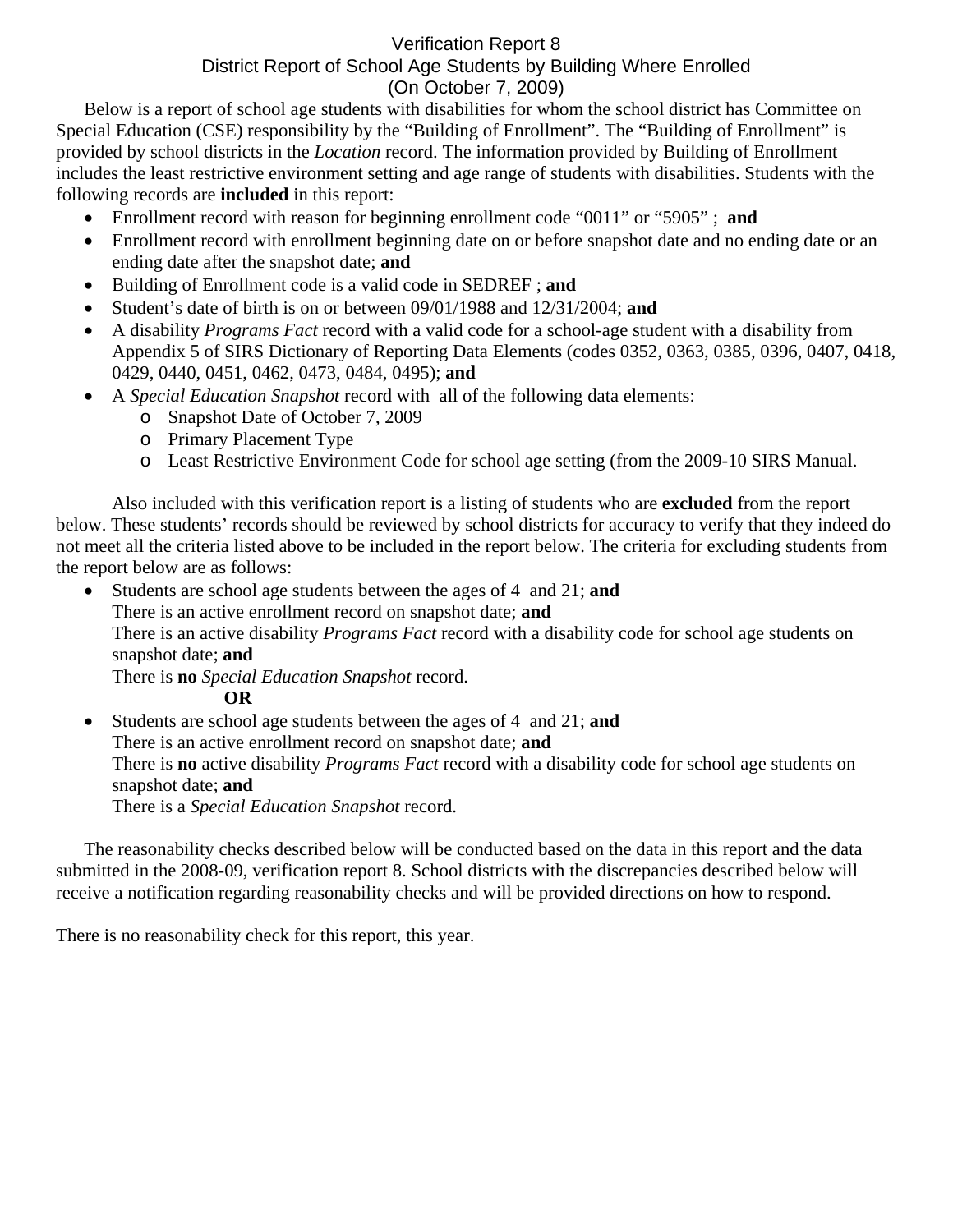## Verification Report 8 District Report of School Age Students by Building Where Enrolled (On October 7, 2009)

**Directions:** Please review the data below to verify that this report represents all school age students with disabilities (aged 4-21) for whom your district has CSE responsibility and who were provided special education services in the building of enrollment listed below on the snapshot date. The links below the numbers in each cell provide a list of students that meet the criteria to be included in the report. Also, please review your school district's report of students excluded from this report. **If corrections are needed to this report, please resubmit your district files with the necessary corrections to the Regional Information Center (or the data warehouse for large cities) during the verification time period.**

For your information, each school listed below will be able to view a report of the number of school age students as reported by your district. They will not be shown the students' names. They may contact your special education office if their record of the number of students from your district does not match your report of the number of students in their school.

Building of Enrollment [Code] [Name]

## **Table1: In regular school programs in buildings attended by disabled and nondisabled students**

|               |                            | A       | B        |           |           |       |              |
|---------------|----------------------------|---------|----------|-----------|-----------|-------|--------------|
| Line          | <b>Time INSIDE Regular</b> |         |          |           |           |       |              |
| <b>Number</b> | <b>Classroom</b>           | $4 - 5$ | $6 - 11$ | $12 - 13$ | $14 - 17$ | 18-21 | <b>Total</b> |
| 01            | 80% or more                |         |          |           |           |       |              |
| 02            | 40% to 79%                 |         |          |           |           |       |              |
| 03            | Less than 40%              |         |          |           |           |       |              |
| 04            | <b>Total</b>               |         |          |           |           |       |              |

**Table 2: In Separate Settings** Outside of regular school facilities, in buildings that are attended by students with disabilities only. Line 4 includes students who are placed on home instruction by the CSE. Students who are home-schooled by parent choice are reported in Table 3.

|               |                             | А       | B                | ⌒         |           | E         | F            |  |
|---------------|-----------------------------|---------|------------------|-----------|-----------|-----------|--------------|--|
| Line          |                             |         | <b>Age Group</b> |           |           |           |              |  |
| <b>Number</b> | <b>Type of Setting</b>      | $4 - 5$ | $6 - 11$         | $12 - 13$ | $14 - 17$ | $18 - 21$ | <b>Total</b> |  |
| 01            | Separate School             |         |                  |           |           |           |              |  |
| 02            | <b>Residential Facility</b> |         |                  |           |           |           |              |  |
| 03            | Hospital (In-patient)       |         |                  |           |           |           |              |  |
| 04            | Home Placement by CSE       |         |                  |           |           |           |              |  |
| 05            | <b>Total</b>                |         |                  |           |           |           |              |  |

**Table 3: In Other Specific Settings**. School districts do not place students in these settings. Instead, students are in these settings because of court decisions or parental choice.

|               |                                                                                                                                                                                   | Α       | B        |           |       |       |       |
|---------------|-----------------------------------------------------------------------------------------------------------------------------------------------------------------------------------|---------|----------|-----------|-------|-------|-------|
| Line          |                                                                                                                                                                                   |         |          |           |       |       |       |
| <b>Number</b> | <b>Type of Setting</b>                                                                                                                                                            | $4 - 5$ | $6 - 11$ | $12 - 13$ | 14-17 | 18-21 | Total |
| 01            | Incarcerated in County Correctional<br>Facilities Or Incarcerated in<br><b>Correctional Facilities Operated by</b><br>the Department of Corrections<br>(DOCS) as reported by DOCS |         |          |           |       |       |       |
| 02            | Home Schooled at Parental Choice                                                                                                                                                  |         |          |           |       |       |       |